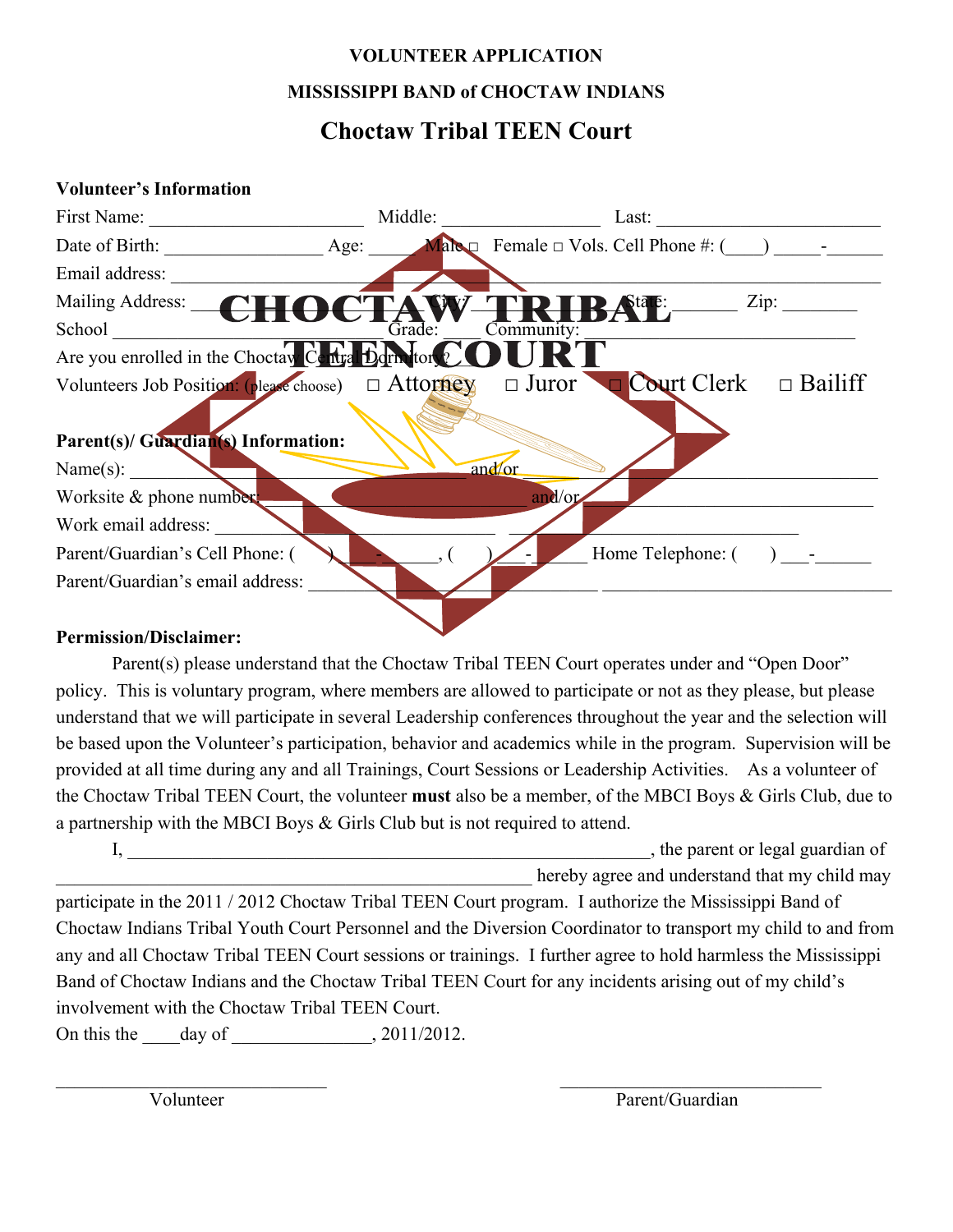#### **CONTACT INFORMATION**

| $\overline{\text{Parent/Guardian}}$ Emergency $\Box$ |                                | Parent/Guardian = Emergency =       |                       |
|------------------------------------------------------|--------------------------------|-------------------------------------|-----------------------|
|                                                      |                                | Name:                               |                       |
|                                                      |                                |                                     |                       |
|                                                      |                                |                                     |                       |
| Work Phone:                                          |                                |                                     |                       |
| Cell Phone:                                          |                                |                                     |                       |
|                                                      |                                |                                     |                       |
| Parent/Guardian $\Box$                               | Emergency $\Box$               | Parent/Guardian                     | Emergency $\Box$      |
| Name: $\qquad \qquad \qquad$                         |                                | $\sqrt{\text{Name: } \blacksquare}$ |                       |
| Relationship:                                        |                                | Relationship:                       |                       |
| Home Phone:                                          |                                | <b>Loude</b> Phone                  |                       |
| Work Phone:                                          |                                | Work Phone:                         |                       |
| Cell Phone:                                          |                                | <b>Cell Phone:</b>                  |                       |
|                                                      |                                |                                     |                       |
|                                                      |                                |                                     |                       |
|                                                      | <b>AFTER-SCHOOL ACTIVITIES</b> |                                     | <b>TIME &amp; DAY</b> |
|                                                      |                                |                                     |                       |
|                                                      |                                |                                     |                       |
|                                                      |                                |                                     |                       |
|                                                      |                                |                                     |                       |
|                                                      |                                |                                     |                       |
|                                                      |                                |                                     |                       |
|                                                      |                                |                                     |                       |

#### **ACADEMIC GRADES AND BEHAVIORAL CONDUCT RELEASE AUTHORIZATION**

I hereby give authorization for the Diversion Coordinator of Mississippi Band of Choctaw Indians Choctaw Tribal Courts Services to obtain school grades and/or behavior conduct information regarding my child.

 $\_$  , and the contribution of the contribution of  $\overline{\mathcal{L}}$  , and  $\overline{\mathcal{L}}$  , and  $\overline{\mathcal{L}}$  , and  $\overline{\mathcal{L}}$ 

 $\mathcal{L}_\text{max}$  , and the contribution of the contribution of the contribution of the contribution of the contribution of the contribution of the contribution of the contribution of the contribution of the contribution of t

Volunteer Signature Parent /Guardian Signature

#### **PHOTO/VIDEO RELEASE**

I hereby grant permission for images of my child, captured during any Choctaw Tribal TEEN Court Activities through video and/or photos, to be used solely for the purpose of promotional or instructional material and publications. I waive any/all rights of compensation or ownership thereto.

Volunteer Signature Parent /Guardian Signature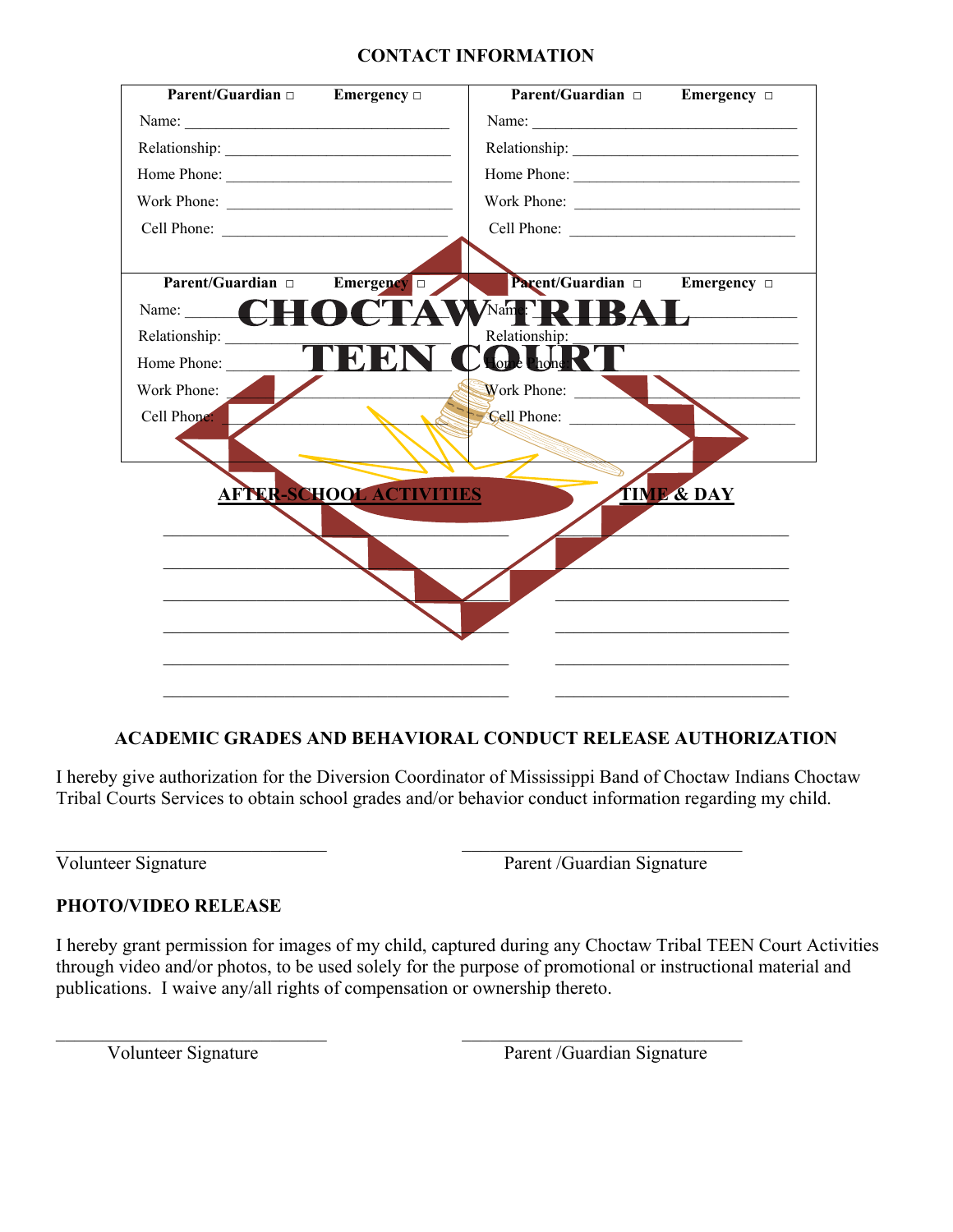## **MEMBERSHIP APPLICATION**



OF

Date: \_\_\_\_\_\_\_\_\_\_

| FOR OFFICE USE ONLY: |                                        |
|----------------------|----------------------------------------|
|                      | Rec'vd Date:                           |
|                      | Membership#: __                        |
| Initial:             | □ New □ Renewal<br>Entered:___________ |
|                      | Term: o SMR □ SCHOOL<br>Receipt #:     |
|                      | $4 - B_0 \kappa$ $C_1$ to              |

#### **MISSISSIPPI BAND OF CHOCTAW INDIANS**

Unit: 01-Dormitory 02-Pearl River 03-Conehatta

| <b>Member Information:</b>  |                                                                                                   |                                                                  |  |                                                                                                                                                                                                                                      |
|-----------------------------|---------------------------------------------------------------------------------------------------|------------------------------------------------------------------|--|--------------------------------------------------------------------------------------------------------------------------------------------------------------------------------------------------------------------------------------|
|                             |                                                                                                   |                                                                  |  |                                                                                                                                                                                                                                      |
|                             |                                                                                                   |                                                                  |  | Address: State: State: State: State: State: State: State: State: State: State: State: State: State: State: State: State: State: State: State: State: State: State: State: State: State: State: State: State: State: State: Sta       |
|                             |                                                                                                   |                                                                  |  |                                                                                                                                                                                                                                      |
|                             |                                                                                                   |                                                                  |  |                                                                                                                                                                                                                                      |
|                             |                                                                                                   |                                                                  |  | School: Calculation Crack Control Crack Control Crack Control Crack Creater: Control Creater: Control Creater Bus #: AM PM                                                                                                           |
|                             |                                                                                                   |                                                                  |  | Tribal Affiliation: <u>Community: Community: Community: Community: Community: Community: Community: Community: Community: Community: Community: Community: Community: Community: Community: Community: Community: Community: Com</u> |
| Do You Belong to:           |                                                                                                   |                                                                  |  | Boy Scouts or Girl Scouts _____School Club _______Rec. League _____YOP ____Church Group                                                                                                                                              |
| <b>Medical Information:</b> |                                                                                                   |                                                                  |  |                                                                                                                                                                                                                                      |
|                             |                                                                                                   |                                                                  |  |                                                                                                                                                                                                                                      |
|                             |                                                                                                   |                                                                  |  |                                                                                                                                                                                                                                      |
|                             |                                                                                                   |                                                                  |  |                                                                                                                                                                                                                                      |
|                             |                                                                                                   |                                                                  |  |                                                                                                                                                                                                                                      |
|                             |                                                                                                   | The following Information is Used for Statistical Purposes Only. |  |                                                                                                                                                                                                                                      |
|                             |                                                                                                   |                                                                  |  | Member is living with: o Parent o Grandparent o Foster Parent If Foster Parent, please list caseworker: entertainment of the control of the control of the control of the control of the control of the control of the contro        |
|                             | Head of Household: $\Box$ Male $\Box$ Female $\Box$ Single Parent                                 |                                                                  |  |                                                                                                                                                                                                                                      |
|                             |                                                                                                   |                                                                  |  |                                                                                                                                                                                                                                      |
|                             | Household Income: p \$0-12,000 p \$12,001-24,000 p \$24,001-36,000 p \$36,001-48,000 p \$48,001 + |                                                                  |  |                                                                                                                                                                                                                                      |

Permission/Disclaimer: PARENTS PLEASE NOTE: BOYS & GIRLS CLUBS OPERATES UNDER AND "OPEN DOOR" POLICY. MEMBERS ARE ALLOWED TO COME AND GO AS THEY PLEASE. PROFESSIONAL SUPERVISION WILL BE PROVIDED TO CHILDREN INSIDE OUR FACILITY AND/OR DURING OUTSIDE ACTIVITIES PROVIDED BY BOYS & GIRLS STAFF.

I hereby release the Boys & Girls Clubs of Mississippi Band of Choctaw Indians, its' employees, associates, and contributors from liability for any injury to my son/daughter. My child may participate in activities or local field trips sponsored by the Boys & Girls Clubs of MBCI. Furthermore, I hereby authorize emergency medical treatment for my son/daughter in the event of an accident. I give permission for my child's picture to be used in any Boys & Girls Club publications. I also understand any fees paid to Boys & Girls Clubs of MBCI are non-refundable. Date: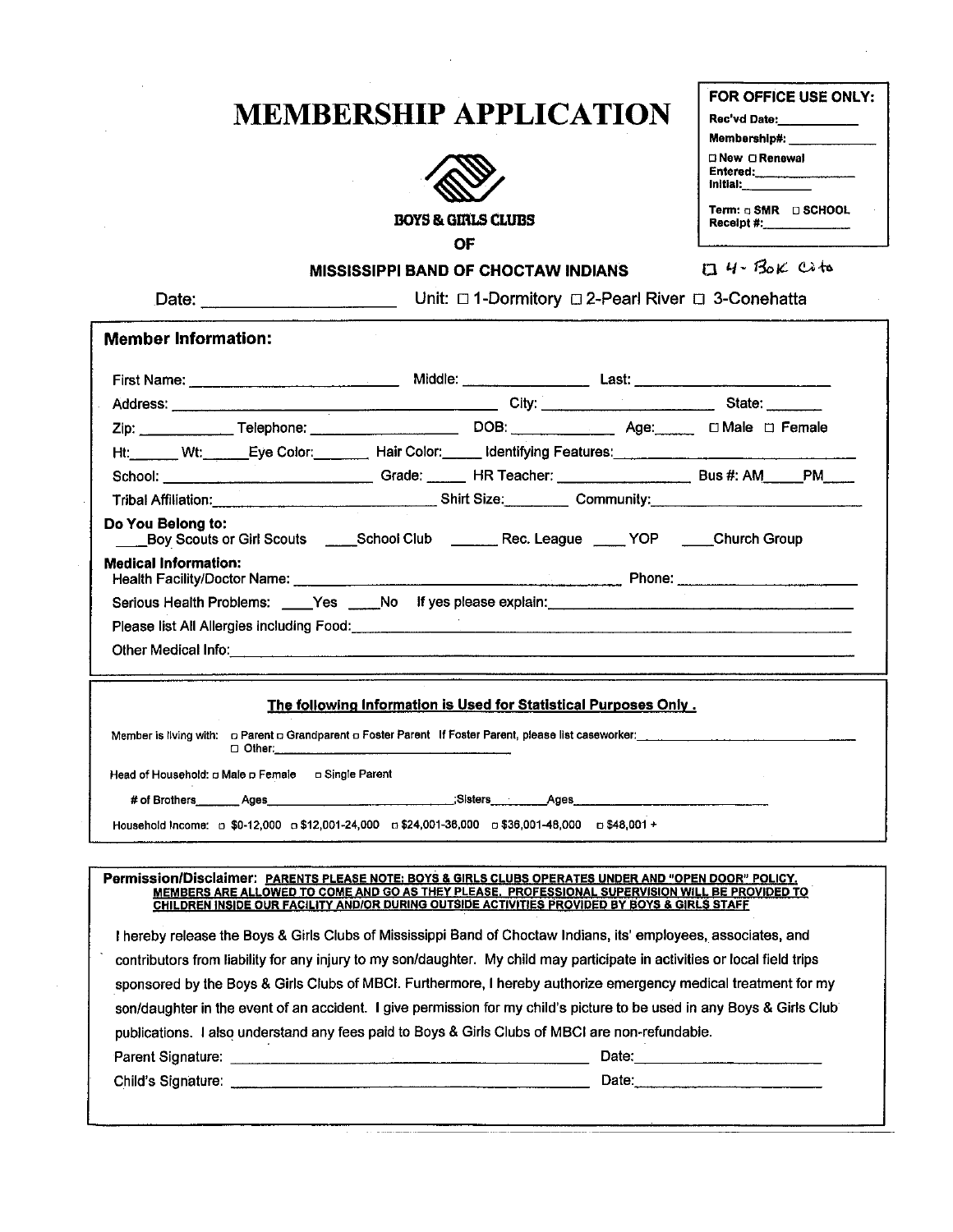

#### **MISSISSIPPI BAND OF CHOCTAW INDIANS**

|  | <b>Contact Information:</b> |
|--|-----------------------------|
|--|-----------------------------|

| Parent/Guardian<br>$\Box$<br>$\Box$<br>Emergency | Parent/Guardian D Emergency<br>$\Box$                                                                                                                     |                      |
|--------------------------------------------------|-----------------------------------------------------------------------------------------------------------------------------------------------------------|----------------------|
|                                                  |                                                                                                                                                           |                      |
|                                                  |                                                                                                                                                           |                      |
| Cell                                             | Phone: Home <b>Home</b> Home <b>Home</b><br>Phone: 2008 2009 2009 2009 2009 2010 2021 2032 2043 2052 2053 2054 2055 2056 2057 2058 2059 2059 2059 2059 20 | Work<br>Cell         |
| □ Parent/Guardian<br>□ Emergency                 | □ Parent/Guardian □ Emergency                                                                                                                             |                      |
|                                                  |                                                                                                                                                           |                      |
|                                                  |                                                                                                                                                           |                      |
| Home<br>Phone: Work<br>Cell                      | Phone: 2008 2010 2010 2010 2010 2010 2010 2011 2022 2023 2024 2022 2023 2024 2022 2023 2024 2022 2023 2024 20                                             | Home<br>Work<br>Cell |
| □ Parent/Guardian<br>Emergency<br>$\Box$         | $\sim$<br>п<br>Name: 1988 - 1988 - 1988 - 1988 - 1988 - 1988 - 1988 - 1988 - 1988 - 1988 - 1988 - 1988 - 1988 - 1988 - 1988 -                             |                      |
|                                                  |                                                                                                                                                           |                      |
| Home<br>Phone: Work                              |                                                                                                                                                           | Home<br>Work         |
| Phone: Cell                                      |                                                                                                                                                           | Cell                 |

#### **ACADEMIC GRADES RELEASE AUTHORIZATION**

I HEREBY GIVE AUTHORIZATION FOR THE STAFF OF BOYS & GIRLS CLUBS OF MISSISSIPPI BAND OF CHOCTAW INDIANS TO OBTAIN SCHOOL GRADES OF MY CHILD.

**MEMBER NAME** 

PARENT SIGNATURE

**ORIGINAL---ADMIN. OFFICE** 

**COPY---UNIT**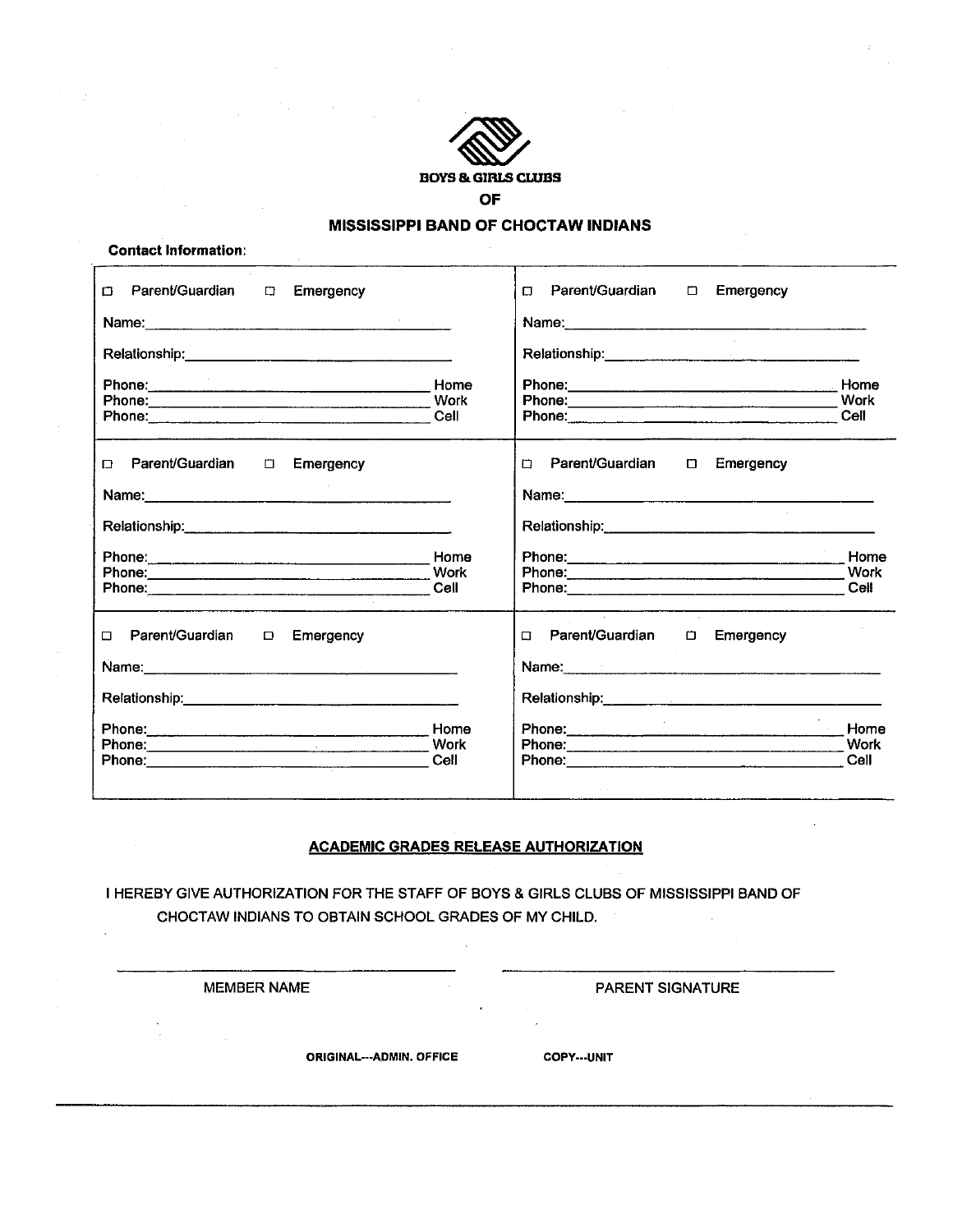## **Choctaw Tribal TEEN Court Behavioral Contract**

| <b>Volunteer's Name:</b> |                |       |        |        |      |  |
|--------------------------|----------------|-------|--------|--------|------|--|
|                          | (Please Print) |       |        |        |      |  |
| Date of Birth:           |                |       | Grade: |        |      |  |
| <b>Mailing Address:</b>  |                | City: |        | State: | Zip: |  |

*It is hereby decided by a panel of TEEN Court Youth that all Volunteers are required to sign a Behavioral Contract. The rules, requirements and responsibilities of the contract are quite simple. We feel that if we are put in a position to judge others that we must uphold the standards of our own behavior to a much higher level than those that we are judging. Failure to adhere to these rules, requirements and responsibilities will either result in the Volunteer's dismissal, 90 day suspension or termination from the Choctaw Tribal TEEN Court Program for the calendar year.* 

*Please carefully read the contract and discuss it with your child. If there are any questions or concerns, please feel free to discuss them with me at anytime.* 

# Student's Rights and Responsibilities **FAW TRIBAL**

#### **I have a right to:**

- Be in a safe and supportive learning  $\frac{1}{2}$  for  $\frac{1}{2}$  for  $\frac{1}{2}$  from discrimination, harassment and bigotry;
- Know what appropriate behavior is and what behaviors may result in disciplinary actions;
- Be counseled by a staff in matters related to my behavior as it affects my education, welfare within the school, home and community;
- Due process of Naw, in instances of disciplinary action for alleged violations regarding my school regulations for which you may be suspended or removed from any class.

### **Disciplinary Code**

**I agree to:** 

- Attend School Regularly.
- Maintain passing grades with a minimum of a "C" average, with no failing grades. **Note: Failure to adhere to this requirement will result in my denial to participate in activities that may require that I be absent from school.**
- Present a copy of the youth's report card to the Diversion Coordinator in order to be selected to participate in our activities or leadership camps.
- Minimum to NO Tardies at school! Appear for each of my classes at the start time, ready to begin work;
- Be respectful to others.
- Share information with school officials that might affect the health, safety or welfare of the school community;
- Be respectful, without arguing or causing disruptions and cooperate with a faculty or staff member when given directions or requests.
- You will be given an opportunity to voice your concerns at an appropriate time and place if you do not agree with the faculty or staff members request;
- Take responsibility for my personal belongings and respect other people's property;
- Dress appropriately and do not wear any suggestive clothing including skinny tank-tops, midriffs, shortshorts, or mini-skirts during court sessions;
- **That I will not be allowed to participate in the proceedings if there are visible body marks, tattoos or passion marks.**